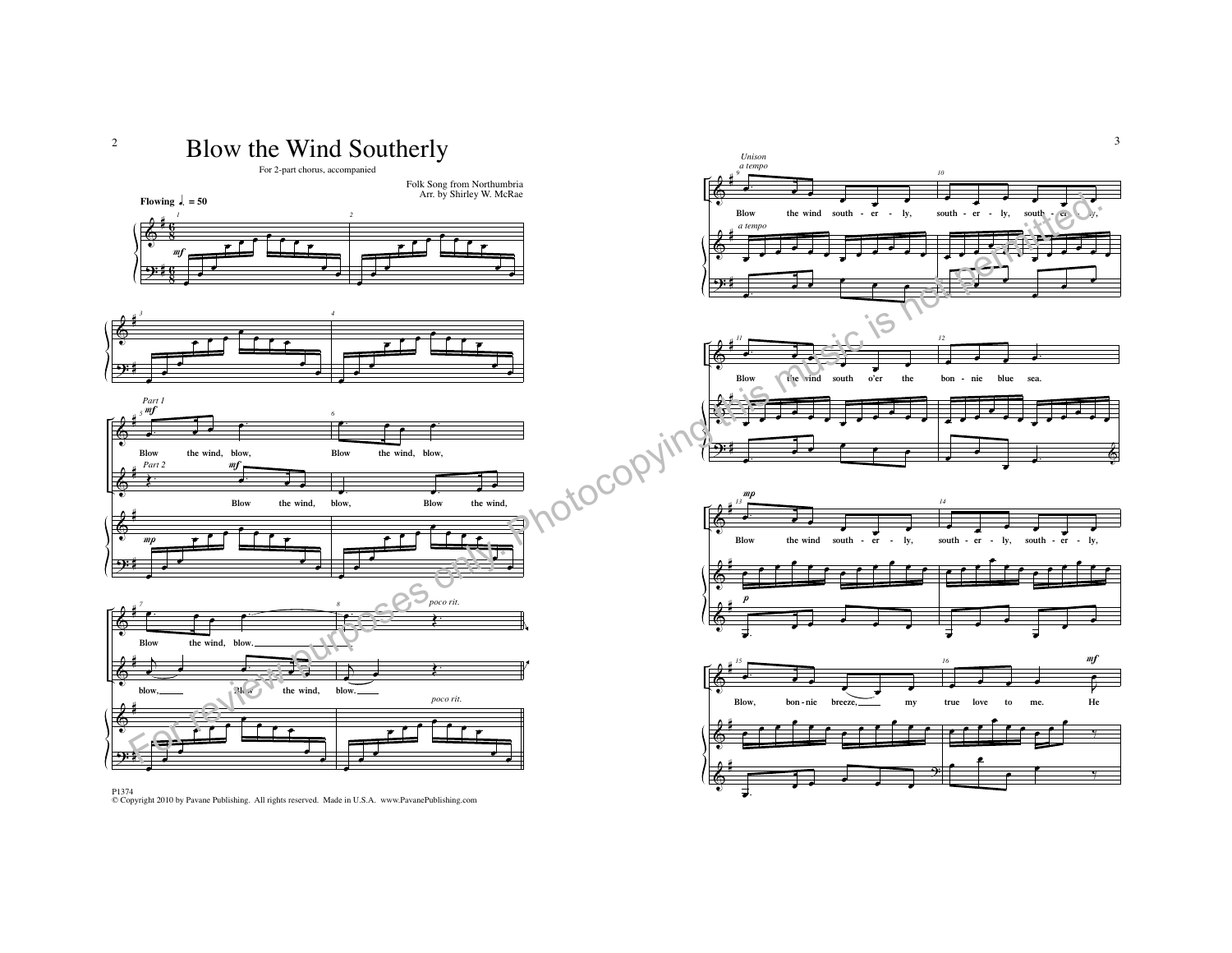

œ



œ

œ

 $\overline{\phantom{a}}$ 

œ

j œ









œ.

œ.

4

œ

5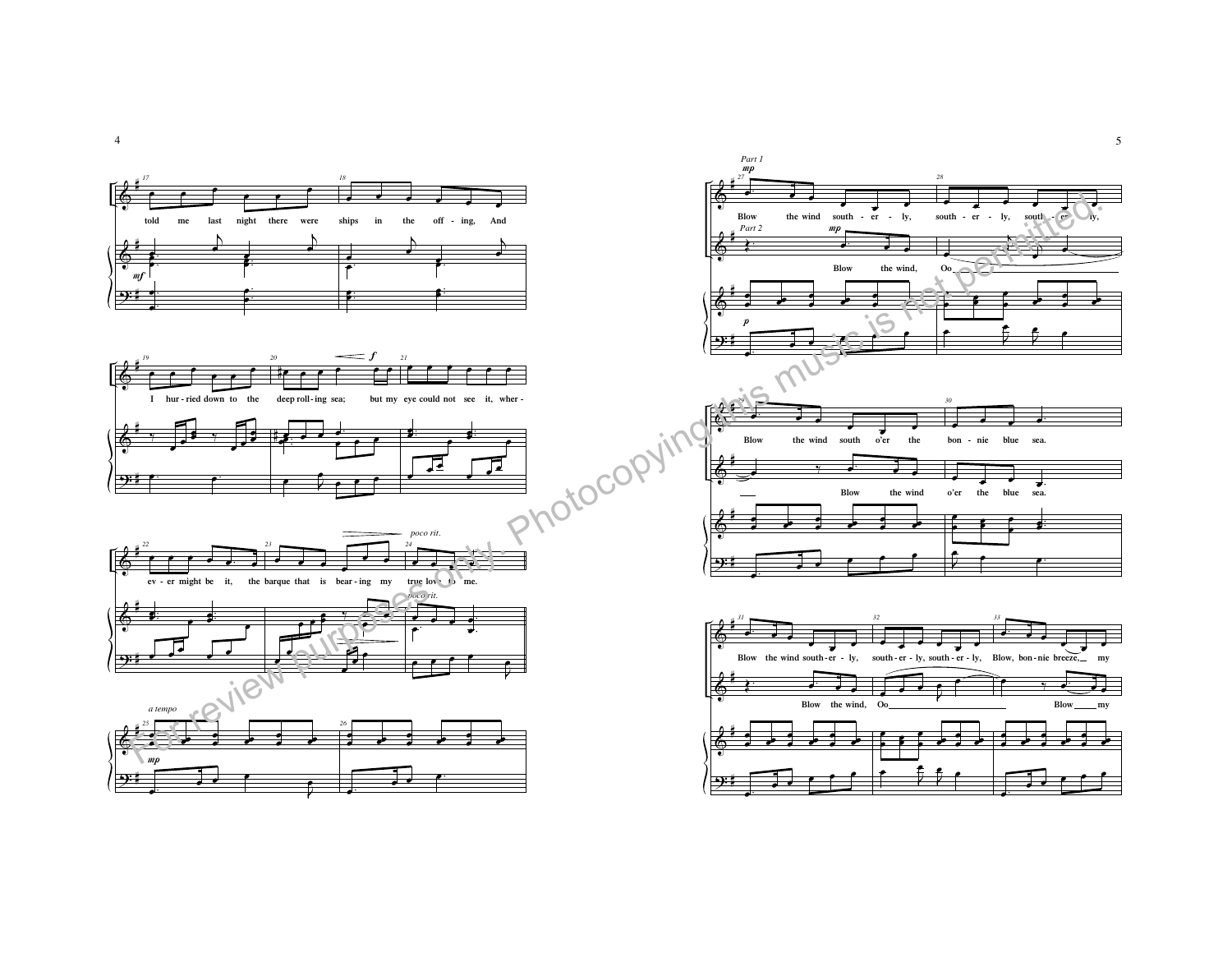